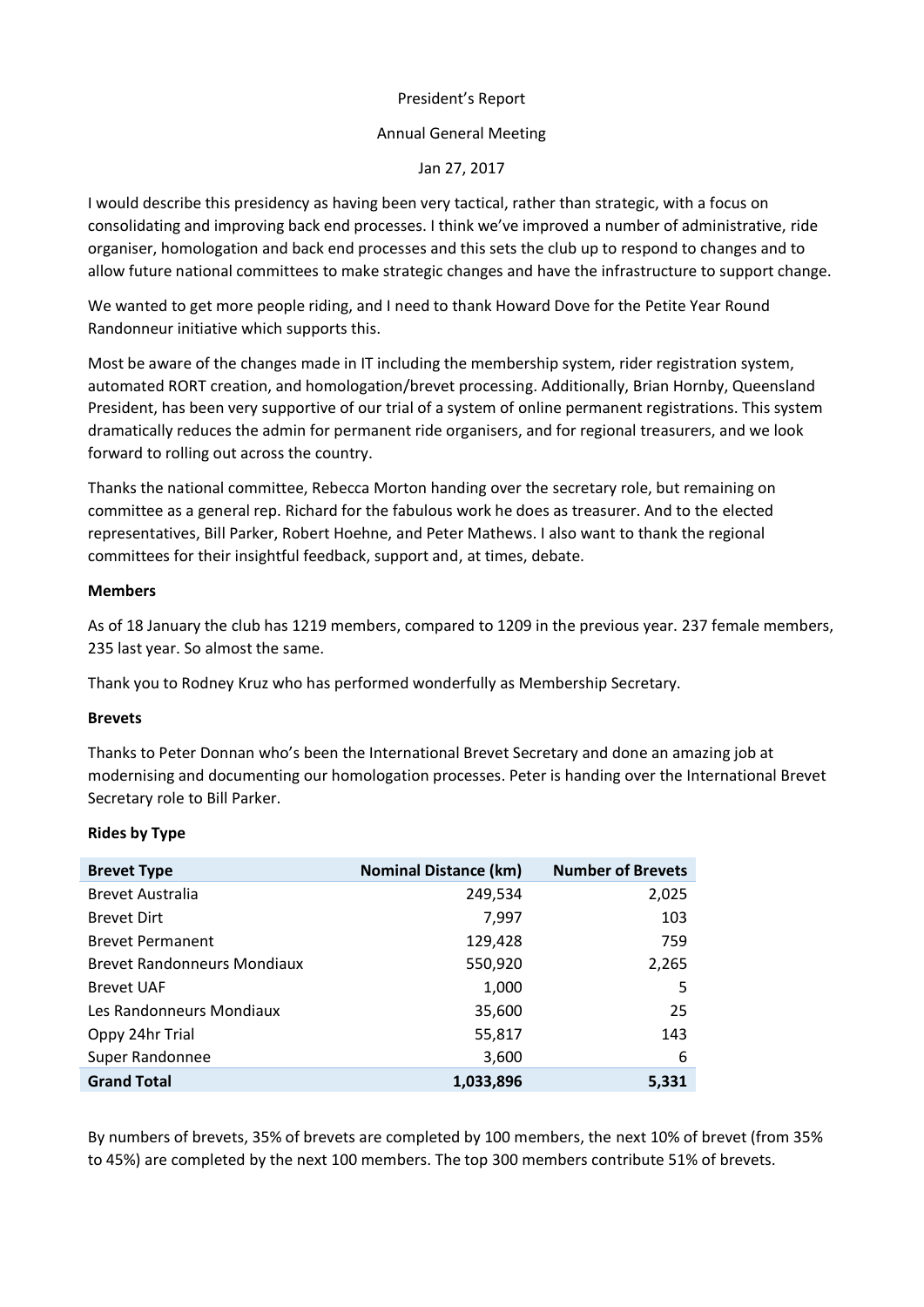212 members completed 1 brevet, 91 completed 2 brevets, 64 completed 3 brevets, 37 completed 4 brevets, 28 completed 5, 143 completed 6 or more brevets. 575 members completed 1 or more brevets.

Over 40% of the distance completed by the club can be attributed to 100 members, and over 10% to just 11 members.

Last year I commented on the top 10 events by homologations, and noted that the we should, perhaps, be looking at members homologations, so I include the data for the ride year ended Nov'16.

### **Top 10 Events By Total Number of Homologations**

| <b>Ride</b>                     | <b>Members</b> | <b>Total Riders</b> | <b>Last Year</b> |
|---------------------------------|----------------|---------------------|------------------|
| <b>Audax Alpine Classic</b>     | 91             | 935                 | 1035             |
| Newcastle Overnight             | 21             | 284                 | 137              |
| <b>ACE 250</b>                  | 47             | 212                 | 166              |
| Fleche Opperman All Day Trial   | 77             | 143                 | 129              |
| Fitz's Epic                     | 16             | 102                 | 163              |
| Searching for the Bunyip        | 34             | 81                  |                  |
| Eight Tablelands Towns in a Day | 3              | 67                  |                  |
| Warburton/Lake Mountain Classic | 27             | 64                  |                  |
| Ultimate 320                    | 16             | 62                  | 98               |
| Atherton BikeFest Audax         | 5              | 54                  |                  |

### **Top 10 Events by Number of Member Homologations**

| <b>Ride</b>                     | <b>Members</b> | <b>Total Riders</b> |  |
|---------------------------------|----------------|---------------------|--|
| <b>Audax Alpine Classic</b>     | 91             | 935                 |  |
| Fleche Opperman All Day Trial   | 77             | 143                 |  |
| <b>ACE 250</b>                  | 47             | 212                 |  |
| Searching for the Bunyip        | 34             | 81                  |  |
| Warburton/Lake Mountain Classic | 27             | 64                  |  |
| Spring into Seymour             | 27             | 27                  |  |
| Pakenham Pushover               | 27             | 32                  |  |
| In Search of Hills              | 26             | 38                  |  |
| Wandong Winter Wander           | 25             | 30                  |  |
| Jump the Gun                    | 24             | 28                  |  |

### **Top 10 Rides by Number of Member Homologations**

| <b>Row Labels</b>               |    | <b>Members</b> Total Riders |           |
|---------------------------------|----|-----------------------------|-----------|
| <b>Audax Alpine Classic</b>     | 91 | 935                         |           |
| Fleche Opperman All Day Trial   | 77 | 143                         |           |
| <b>Drouin Cruisey</b>           | 48 | 48                          | Permanent |
| ACE 2500                        | 47 | 212                         |           |
| KooWeeRup Bakery                | 41 | 41                          | Permanent |
| Searching for the Bunyip        | 34 | 81                          |           |
| Drouin Cruisey 100              | 29 | 29                          | Permanent |
| Pakenham Pushover               | 27 | 32                          |           |
| Spring into Seymour             | 27 | 27                          |           |
| Warburton/Lake Mountain Classic | 27 | 64                          |           |